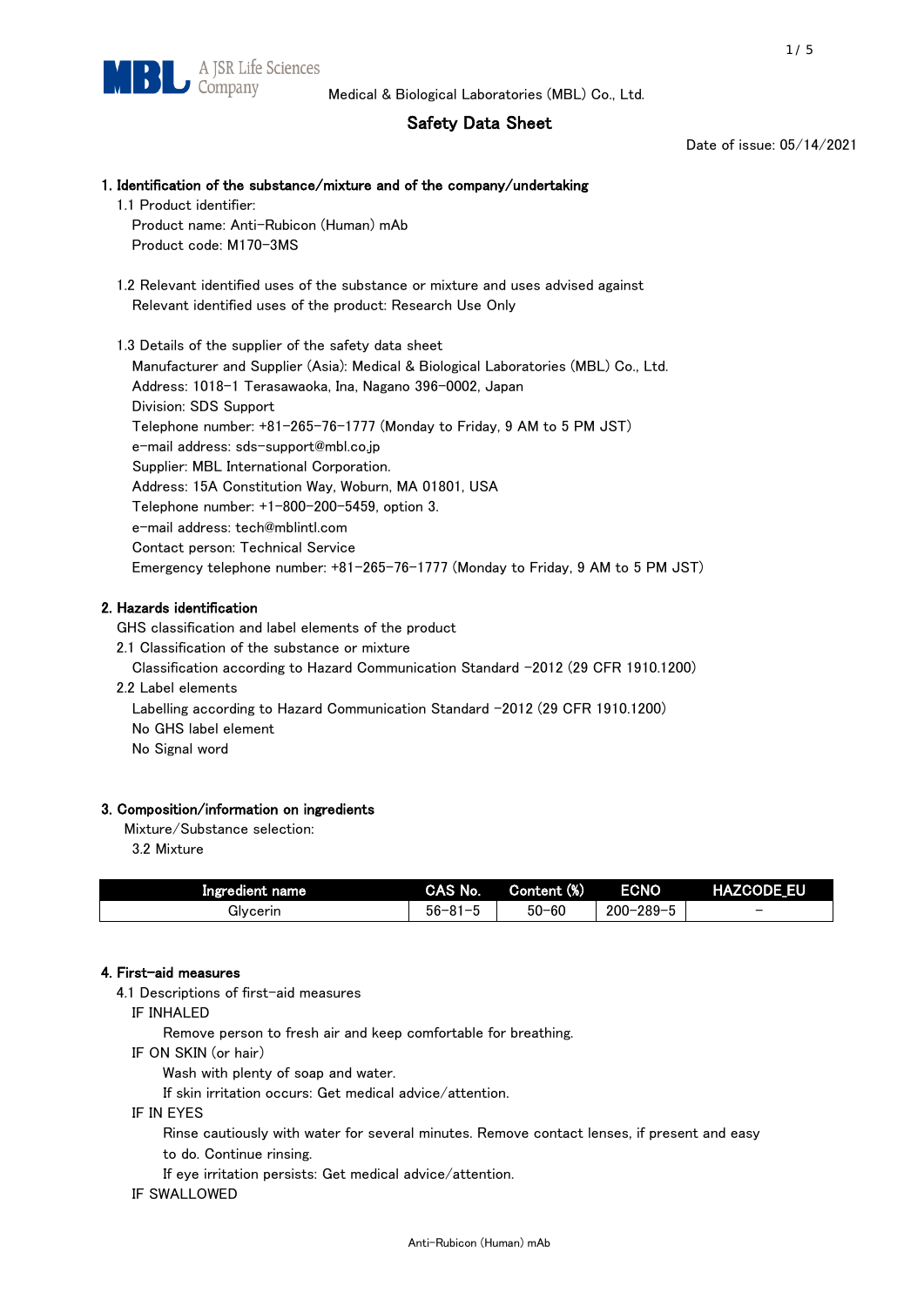Rinse mouth.

#### 5. Fire-fighting measures

#### 5.1 Extinguishing media

Suitable extinguishing media

- Use appropriate extinguishing media suitable for surrounding facilities.
- Unsuitable extinguishing media

Unsuitable extinguishing media data is not available.

- 5.2 Specific hazards arising from the substance or mixture
- Specific hazards arising from the substance or mixture is not available.
- 5.3 Advice for firefighters

Specific fire-fighting measures

Evacuate non-essential personnel to safe area.

#### 6. Accidental release measures

- 6.1 Personnel precautions, protective equipment and emergency procedures Wear proper protective equipment.
- 6.2 Environmental precautions

Prevent spills from entering sewers, watercourses or low areas.

6.3 Methods and materials for containment and cleaning up

- Absorb spill with inert material (dry sand, earth, et al), then place in a chemical waste container.
- 6.4 Reference to other sections

Refer to section 13

#### 7. Handling and storage

 7.1 Precautions for safe handling Preventive measures (Safety treatments) Avoid contact with skin. Avoid contact with eyes. Safety measures data is not available. Any incompatibilities data is not available. Advice on general occupational hygiene Do not get in eyes, on skin, or on clothing. Do not eat, drink or smoke when using this product. Wash hands thoroughly after handling. 7.2 Storage Conditions for safe storage Keep container tightly closed.

Keep cool. Protect from sunlight.

Container and packaging materials for safe handling data is not available.

7.3 Specific end use(s)

Research use only.

#### 8. Exposure controls/personal protection

 8.1 Control parameters Adopted value Adopted value in ACGIH is not available. OSHA-PEL (Glycerin)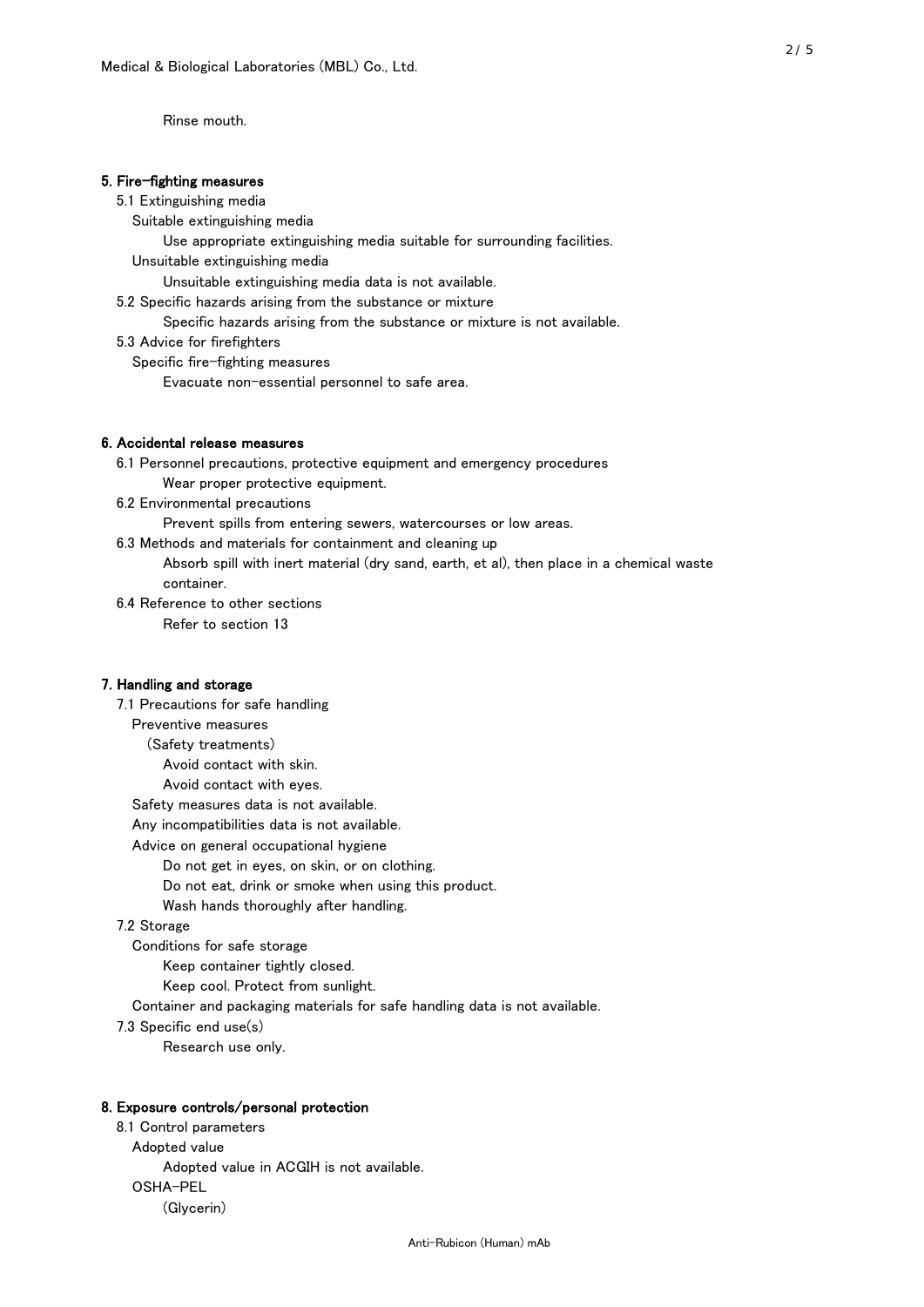TWA: 15mg/m3 (Total dust) TWA: 5mg/m3 (Respirable fraction) NIOSH-REL (Glycerin) See Appendix D 8.2 Exposure controls Appropriate engineering controls Do not use in areas without adequate ventilation. Washing facilities should be available. Individual protection measures Hand protection Wear protective gloves. Eye protection Wear eye/face protection. Skin and body protection Wear protective clothing.

#### 9. Physical and Chemical Properties

 9.1 Information on basic physical and chemical properties Physical state: Liquid Color: Colorless Odor data is not available. Melting point/Freezing point data is not available. Boiling point or initial boiling point data is not available. Flammability (gases, liquids and solids) data is not available. Lower and upper explosion limit/flammability limit data is not available. Flash point data is not available. Auto-ignition temperature data is not available. Decomposition temperature data is not available. pH: Neutral Kinematic viscosity data is not available. Solubility: Water solubility: miscible Solubility in solvent data is not available. n-Octanol/water partition coefficient data is not available. Vapor pressure data is not available. Density and/or relative density data is not available. Oxidising properties data is not available. No Particle characteristics data is not available. 9.2 Other information Other information is not available. 10. Stability and Reactivity 10.1 Reactivity Reactivity data is not available. 10.2 Chemical stability Stable under normal storage/handling conditions. 10.3 Possibility of hazardous reactions

Possibility of hazardous reactions data is not available.

10.4 Conditions to avoid

Conditions to avoid data is not available.

10.5 Incompatible materials

Incompatible materials data is not available.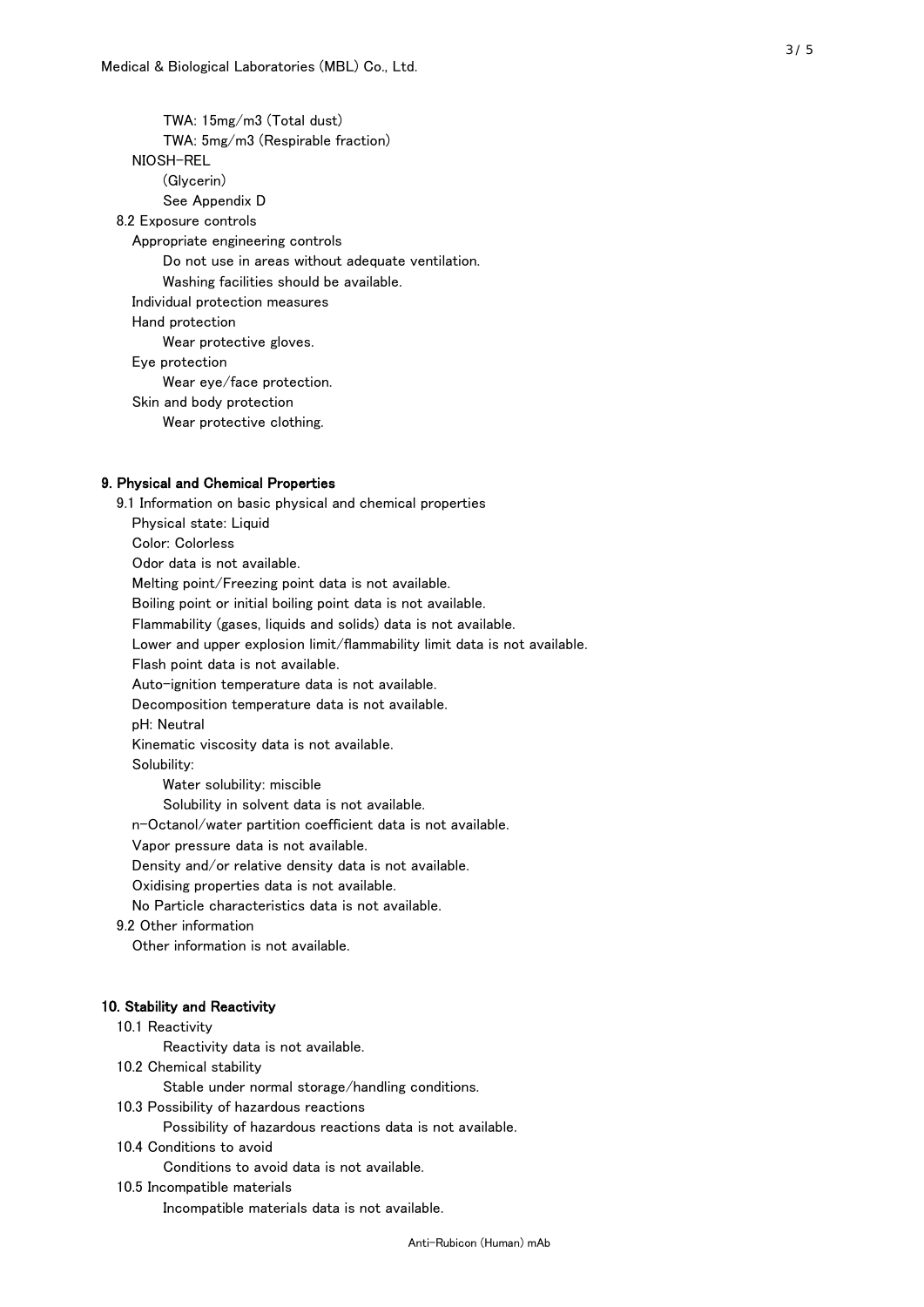10.6 Hazardous decomposition products Hazardous decomposition products data is not available.

### 11. Toxicological Information

 11.1 Information on toxicological effects Acute toxicity data is not available. Irritant properties Skin corrosion/irritation data is not available. Serious eye damage/irritation data is not available. Allergenic and sensitizing effects data is not available. Mutagenic effects data is not available. Carcinogenic effects data is not available. Teratogenic effects data is not available. Reproductive toxicity data is not available. STOT

STOT-single exposure data is not available.

STOT-repeated exposure data is not available.

Aspiration hazard data is not available.

#### 12. Ecological Information

12.1 Ecotoxicity

Ecotoxicity data is not available.

Water solubility

(Glycerin)

miscible (ICSC, 2006)

12.2 Persistence and degradability

Persistence and degradability data is not available.

12.3 Bioaccumulative potential

(Glycerin)

log Pow=-1.76 (ICSC, 2006)

12.4 Mobility in soil

Mobility in soil data is not available.

12.7 Other adverse effects

Ozone depleting chemical data is not available.

#### 13. Disposal considerations

 Description of waste residues and information on their safe handling and methods of disposal, including the disposal of any contaminated packaging

13.1 Waste treatment methods

Dispose of contents/container in accordance with local/national regulation.

Contaminated packing

Dispose of container after using the contents completely.

#### 14. Transport Information

 UN No., UN CLASS 14.1 UN No. or ID No.: Not applicable Not applicable to IMDG Code Not applicable to IATA Dangerous Goods Regulations

 14.5 Environmental hazards MARPOL Annex III - Prevention of pollution by harmful substances Marine pollutants (yes/no): no